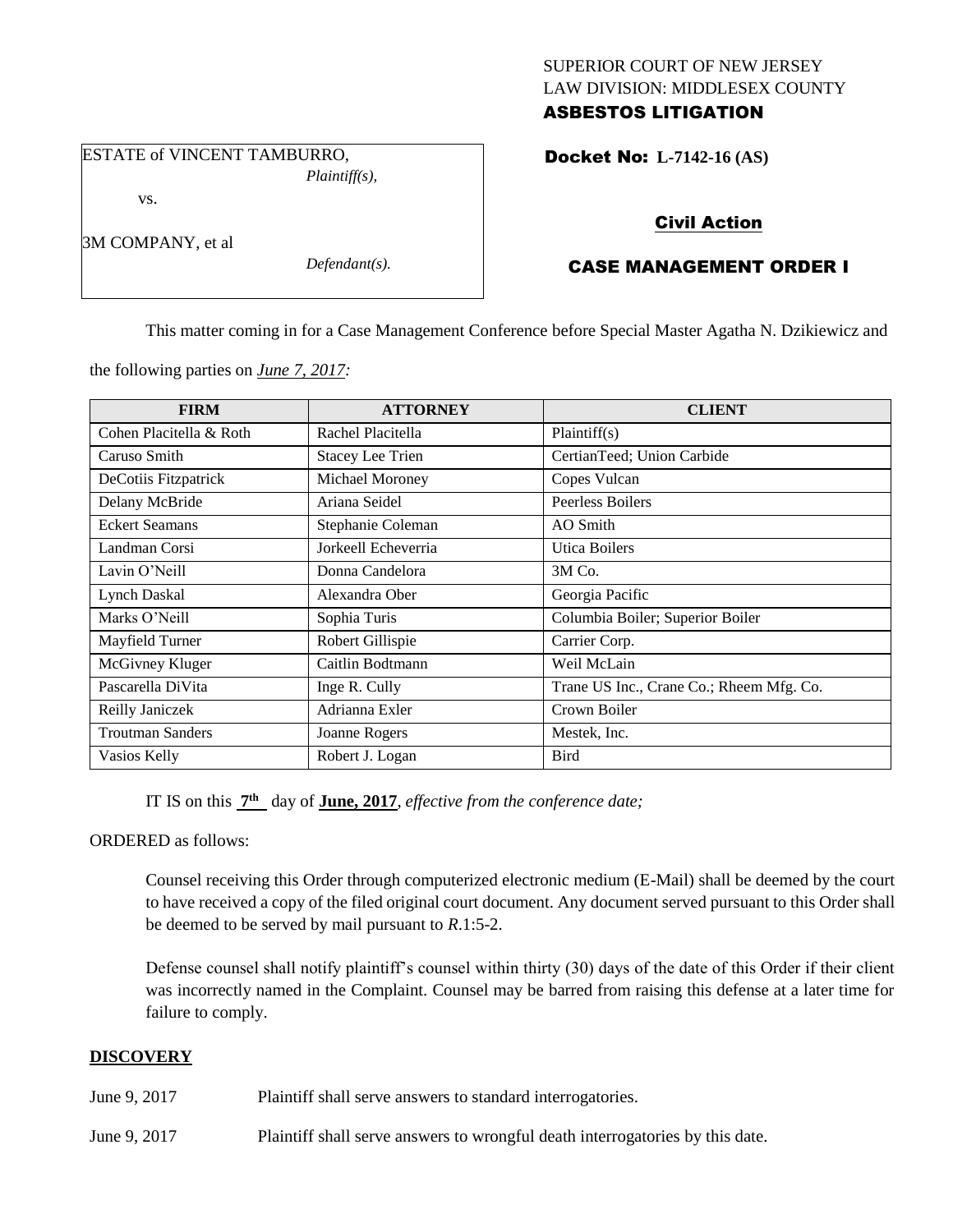| June 23, 2017      | Defendants shall serve answers to standard interrogatories by this date.                                                                                                                                    |
|--------------------|-------------------------------------------------------------------------------------------------------------------------------------------------------------------------------------------------------------|
| July 14, 2017      | Plaintiff shall propound supplemental interrogatories and document requests by this date.                                                                                                                   |
| August 18, 2017    | Defendants shall serve answers to supplemental interrogatories and document requests by this<br>date.                                                                                                       |
| July 14, 2017      | Defendants shall propound supplemental interrogatories and document requests by this date.                                                                                                                  |
| August 18, 2017    | Plaintiff shall serve answers to supplemental interrogatories and document requests by this<br>date.                                                                                                        |
| September 29, 2017 | Fact discovery, including depositions, shall be completed by this date. Plaintiff's counsel shall<br>contact the Special Master within one week of this deadline if all fact discovery is not<br>completed. |
| October 31, 2017   | Depositions of corporate representatives shall be completed by this date.                                                                                                                                   |

## **EARLY SETTLEMENT**

November 3, 2017 Settlement demands shall be served on all counsel and the Special Master by this date.

## **SUMMARY JUDGMENT MOTION PRACTICE**

| Plaintiff's counsel shall advise, in writing, of intent not to oppose motions by this date. |
|---------------------------------------------------------------------------------------------|
|---------------------------------------------------------------------------------------------|

- November 17, 2017 Summary judgment motions shall be filed no later than this date.
- December 15, 2017 Last return date for summary judgment motions.

### **MEDICAL DEFENSE**

| June 9, 2017      | Plaintiff shall serve executed medical authorizations (along with answers to interrogatories)<br>by this date.                                                                                                                                           |
|-------------------|----------------------------------------------------------------------------------------------------------------------------------------------------------------------------------------------------------------------------------------------------------|
| June 9, 2017      | Plaintiff shall serve a diagnostic medical report and any medical records in plaintiff's<br>possession by this date.                                                                                                                                     |
| November 3, 2017  | Plaintiff shall serve medical expert reports by this date.                                                                                                                                                                                               |
| January 16, 2018  | Defendants shall identify its medical experts and serve medical reports, if any, by this date. In<br>addition, defendants shall notify plaintiff's counsel (as well as all counsel of record) of a<br>joinder in an expert medical defense by this date. |
| February 16, 2018 | Plaintiff shall serve a rebuttal expert medical report, if any, by this date.                                                                                                                                                                            |

#### **LIABILITY EXPERT REPORTS**

November 3, 2017 Plaintiff shall identify its liability experts and serve liability expert reports or a certified expert statement by this date or waive any opportunity to rely on liability expert testimony.

 $\_$  ,  $\_$  ,  $\_$  ,  $\_$  ,  $\_$  ,  $\_$  ,  $\_$  ,  $\_$  ,  $\_$  ,  $\_$  ,  $\_$  ,  $\_$  ,  $\_$  ,  $\_$  ,  $\_$  ,  $\_$  ,  $\_$  ,  $\_$  ,  $\_$  ,  $\_$  ,  $\_$  ,  $\_$  ,  $\_$  ,  $\_$  ,  $\_$  ,  $\_$  ,  $\_$  ,  $\_$  ,  $\_$  ,  $\_$  ,  $\_$  ,  $\_$  ,  $\_$  ,  $\_$  ,  $\_$  ,  $\_$  ,  $\_$  ,